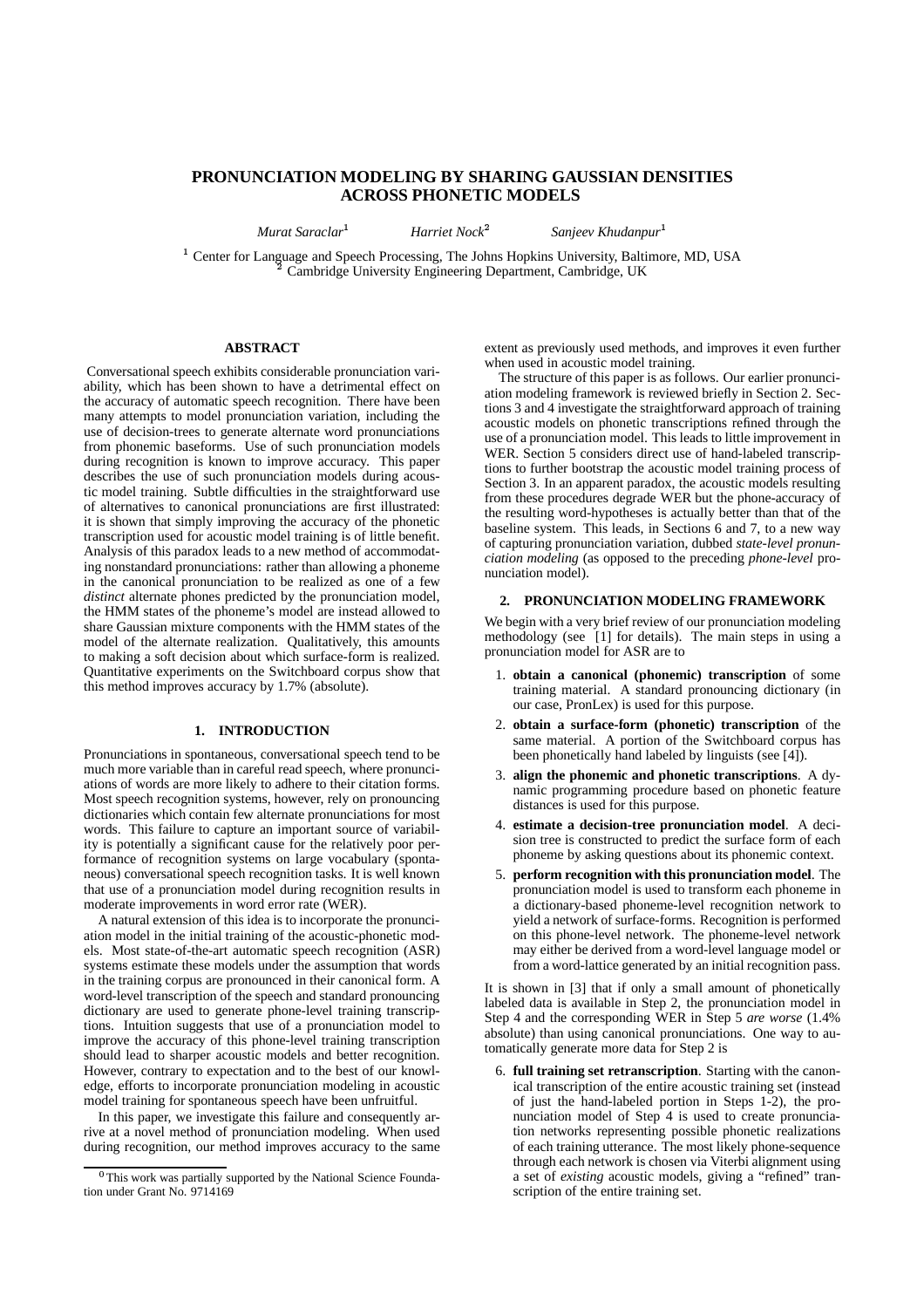It is shown in [3] that replacing the small corpus of Step 2 with the larger corpus of Step 6, and then repeating Steps 3-5 leads to a small but statistically significant ( $\sim 0.5\%$  absolute) improvement in WER on the Switchboard corpus.

### **3. IMPROVING THE PHONETIC TRANSCRIPTIONS USED IN ACOUSTIC TRAINING**

The "refined" transcriptions resulting from Step 6, it may be reasoned<sup>1</sup>, are better suited for acoustic model training than the canonical baseforms. This leads to a notion of

7. **acoustic model reestimation**. *New* acoustic models are reestimated based on the phone transcriptions of Step 6.

The retranscription of Step 6 is then repeated with these *new* acoustic models replacing the *existing* acoustic models used earlier. The resulting phonetic transcription<sup>2</sup> is then used in Steps 3-5 for pronunciation model estimation and recognition.

It is possible to gauge the quality of the phonetic transcription of Step 6 by comparing with hand labels which are available for a portion of our Switchboard training corpus. Table 1 presents this comparison for 1800 sentences (40,000 phones). It is clear from

| Transcriptions       | <b>Phone Error Rate</b> |
|----------------------|-------------------------|
| Dictionary Baseforms | 28.3%                   |
| Automatic (Step 6)   | 26.1%                   |

Table 1. Training Transcriptions as compared to Hand-Labels

Table 1 that the models in Step 7 are trained on more accurate phonetic transcriptions. However, they result in exactly the same recognition performance (38.9% WER) as the acoustic models trained on canonical baseforms!

The first hypothesis we investigate is that although the transcriptions resulting from Step 6 are closer to the hand-labels, they still contain many inappropriate phones due to poor phone recognition performance in Step 6.

**Method** We attempt to improve the quality of phone recognition by standard speaker adaptation techniques. Vocal Tract Length Normalization (VTLN) and Maximum Likelihood Linear Regression (MLLR) are used to adjust the acoustic models before performing the retranscription in Step 6.

| Adaptation Method   Phone Error Rate |          |
|--------------------------------------|----------|
| ML-VTLN                              | 26.0%    |
| MLLR                                 | $26.0\%$ |

Table 2. Failed Attempts to Improve Training Transcriptions

**Results** The use of adaptation techniques leads to little change in transcription accuracy relative to the hand-labeled transcriptions (Table 2). It also results in little change in transcription content as evidenced by the comparison of the three automatic transcription techniques in Table 3. The new transcriptions remain fairly close to the original baseform transcriptions both before and after adaptation.

**Discussion** The results suggest the original hypothesis – that the Step 6 transcription was poor due to low phone-recognition accuracy – is incorrect; we conclude instead that the highlyparameterized set of acoustic models used here is so well-tuned to the PronLex baseforms on which it is trained that little change in the transcriptions can be obtained when using these models for the retranscription stage. Adaptation based on the training transcriptions simply exacerbates the problem. This conclusion

| <b>Acoustic Models</b> | Phone Error Rate Relative to |                  |  |
|------------------------|------------------------------|------------------|--|
| Used in Step 6         | Prev Automatic               | <b>Baseforms</b> |  |
|                        | Transcriptions               |                  |  |
| Baseline (unadapted)   | $1.0\%$                      | 4.1%             |  |
| ML-VTLN adapted        | $0.7\%$                      | 4.2%             |  |
| MLLR adapted           | 1.5%                         | 4 በ%             |  |

Table 3. Automatic Transcriptions Before/After Adaptation

| Acoustic Model Used in Step 6   Phone Error Rate |       |
|--------------------------------------------------|-------|
| 8-Gaussian triphone models                       | 25.7% |
| 1-Gaussian triphone models                       | 25.5% |

Table 4. Simpler Acoustic Models Improve Transcription

is supported by a small increase in phone transcription accuracy with respect to the hand-labeled data when retranscription uses acoustic models of lesser complexity (Table 4).

# **4. JACK-KNIFING TO FURTHER IMPROVE THE ACOUSTIC TRAINING TRANSCRIPTIONS**

Since transcription accuracy is improved when retranscription uses smaller models trained on the same data set, a natural progression is to retranscribe the training set using models trained on different data.

**Method** The 60-hour Switchboard training set is partitioned into two speaker disjoint gender-balanced 30 hour subsets and model sets trained on one half phonetically transcribe the acoustics for the unseen half of the data (as in Step 6). The resulting transcriptions are then used to train a set of acoustic models (as in Step 7). Steps 6, 3, 4 and 5 are then carried out to estimate and test a pronunciation model.

**Results** The phone recognition accuracy relative to the handlabeled transcriptions is essentially unchanged by the crosstranscription method (25.3%). This is not to say that the resulting transcriptions are the same as those described in the preceding section. Indeed these transcriptions deviate even more from the baseforms than the transcriptions of Table 3. Despite this, the "refined" transcriptions do not lead to any significant change in recognition performance (38.9% WER).

**Discussion** We conclude that it is quite difficult to obtain accurate *automatic* phonetic transcriptions using acoustic models which are trained on canonical baseforms.

## **5. USING ACOUSTIC MODELS TRAINED ON HAND-LABELED DATA**

One way to obtain more accurate phonetic transcriptions of the entire acoustic training corpus (Step 6) is to use acoustic models which are trained directly on only the hand-labeled portion of the training corpus. We investigate this avenue as well.

**Method** Only a small portion (3.5 hours) of the acoustic training data has been transcribed at the phone level by human labelers. Due to this limitation, we estimate a set of contextindependent phone models (called *ICSI-models*) using the handlabeled portion of the training set.

Step 6 is performed next, replacing the *existing* acoustic models with the *ICSI-models*. This results in considerably more accurate phonetic training transcription (see results below). Step 7, training acoustic models on the entire training set, is performed next. The resulting models are named *ICSI-bootstrap models*. This is followed by the usual procedure (Steps 6, 3, 4, and 5) of estimating and testing a new pronunciation model appropriate for these acoustic models.

<sup>&</sup>lt;sup>1</sup>The 'refined' phonetic transcriptions agree better with the handlabels than the canonical baseforms, and are therefore more "accurate" for training acoustic phonetic models.

 $2$ Redoing steps 6, 3-5 after Step 7 ensures that the final pronunciation model in Step 4 is matched to the *new* acoustic models used in recognition in Step 5.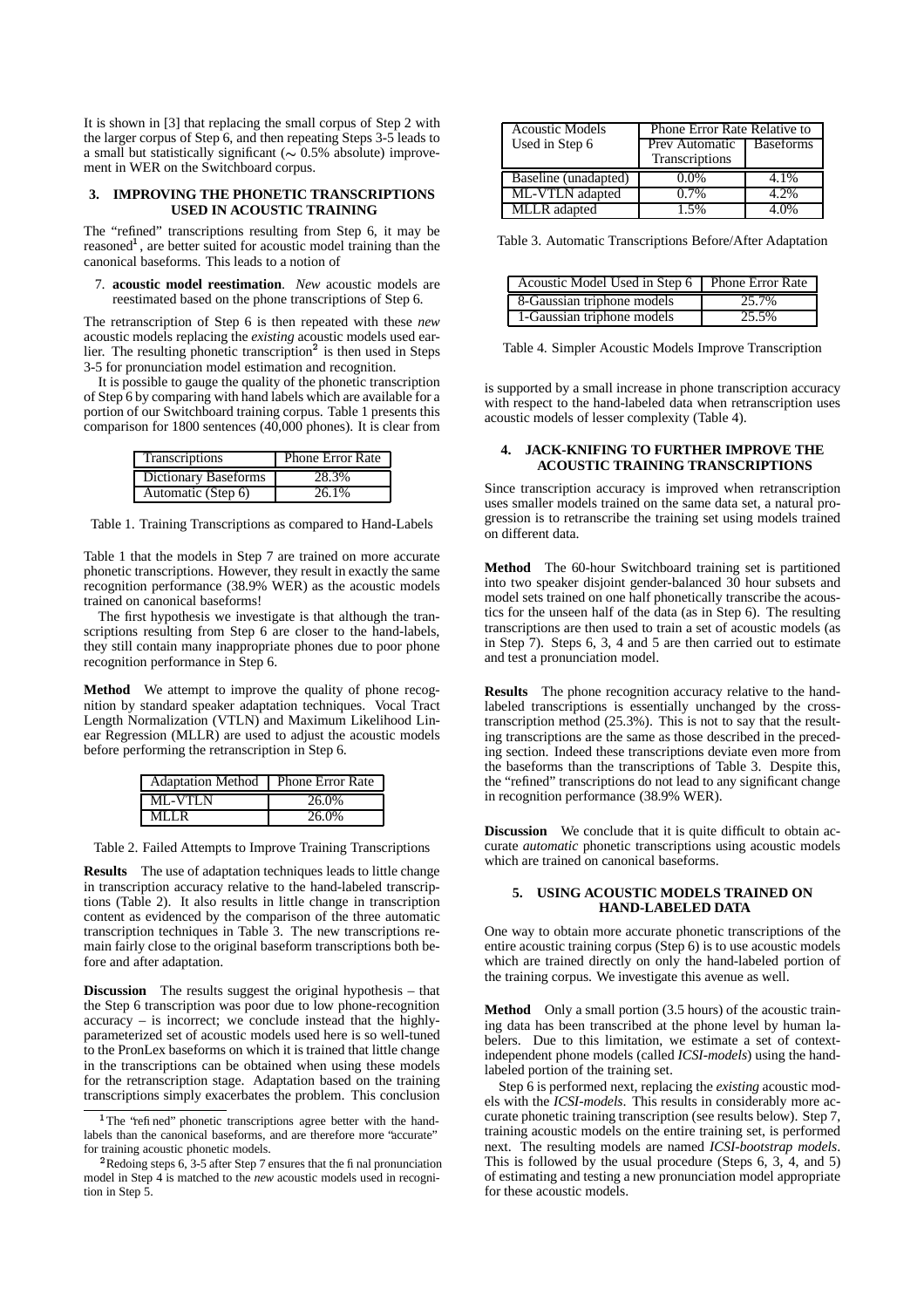**Results** First we present results showing that phone transcription accuracy is improved by models trained on hand labels. Since these models are bootstrapped from the phonetically labeled training utterances on which the results of Tables 1-4 are reported, it is inappropriate to compare transcription accuracy on that set. We therefore use a 451-utterance subset of our test set, which also has phonetic labels, to compare the transcription accuracy of the *ICSI-models* with models trained on canonical pronunciations. The task is the same as Step 6: choose the best phone-sequence given the word transcription and a pronunciation model. The results of Table 5 for the *ICSI-models* indi-

| <b>Transcription Type</b> | Models                | <b>Phone Error Rate</b> |
|---------------------------|-----------------------|-------------------------|
| Dictionary Baseforms      |                       | 33.6%                   |
| Automatic (Step 6)        | Standard              | 31.4%                   |
| Automatic (Step 6)        | ICSI-models           | 26.6%                   |
| Automatic (Step 6)        | <b>ICSI-bootstrap</b> | 26.6%                   |

Table 5. Using Hand Labeled Data to Train Acoustic Models for Improved Phone Transcription given the Word Transcription

cate that the transcriptions on which the *ICSI-bootstrap* models are trained are likely to be much more accurate than the baseforms or the transcriptions used in preceding sections. The *ICSIbootstrap* models also *appear* to be considerably better phoneticmodels than standard models trained on canonical baseforms.

The recognition performance however turns out quite the contrary. While the standard acoustic models (together with a pronunciation model) have a WER of 38.9%, the WER of the *ICSIbootstrap* models is 41.3%! In order to better understand the cause of this degradation, the performance of the model on the 451 phonetically labeled utterances in the test data is analyzed. In addition to the WER performance the phone error rate is measured against the hand transcriptions. It turns out (Table 6) that

| Pronunciation     | <b>Acoustic Model</b> |            |                       |       |
|-------------------|-----------------------|------------|-----------------------|-------|
| Model Used        | Standard              |            | <b>ICSI-bootstrap</b> |       |
| in Step 5 (Test)  | PER                   | <b>WER</b> | PER                   | WFR   |
| None (Dictionary) | 49.1%                 | 49.1%      | 49.5%                 | 58.9% |
| Tree Pron. Model  | 47 7%                 | 48.7%      | 43.2%                 | 50.1% |

Table 6. Comparison of Word and Phone Error Rates for Different Acoustic and Pronunciation Models

the *ICSI-bootstrap* models improve phone accuracy by 4.5% on this subset of the test set, although the WER is worse by 1.4%.

**Discussion** It is clear from these experiments that there indeed is considerable deviation from canonical pronunciations in spontaneous speech and that the *ICSI-bootstrap* models are indeed better at capturing the actual realized pronunciations than models trained on standard pronunciations. We conclude that the inability to translate this (implicit) lower phone error rate into lower WER is due to lexical confusion: since our decision-tree pronunciation model allows words to have a large number of pronunciations, many of which overlap with pronunciations of other words, "recovering" the right word strings from the more accurate phone recognition is difficult. Yet, the model for the acoustic realization of a phoneme must allow for the inherent variability. This leads to a new way of modeling pronunciations.

## **6. MODELING PRONUNCIATION VARIABILITY AT THE LEVEL OF HMM STATES**

In this section we present a new way to model alternate pronunciations and show that it performs as well as the decision tree pronunciation model described in [3]. This new model accommodates alternate surface-form realizations of a phoneme by allowing the HMM state of the model of the phoneme to share output densities with models of the alternate realizations. We call this a *state level pronunciation model* (SLPM) for reasons described below.

To understand the SLPM, first consider the effect of a more traditional pronunciation model which allows the baseform /abc/ to be alternately realized as the surface form /asc/. The sketch at the top of Figure 1 illustrates how a contextindependent HMM system will permit this alternative in the recognition network, and the sketch in the middle illustrates the same for a context-dependent (triphone) HMM system. The



Figure 1. The Effect of Allowing a Phoneme /b/ to be Realized as a Phone /s/, Viewed at the Level of HMM States

SLPM deviates from these methods as illustrated by the sketch at the bottom of Figure 1. Rather than letting a phoneme /b/ be realized as an alternate phone  $/s/$ , the HMM states of the acoustic model of the phoneme /b/ are instead allowed to utilize the output density of the HMM states of the acoustic model of the alternate realization  $/s/$ . Thus the acoustic model of a phoneme /b/ has the canonical and alternate realizations (/b/ and  $/s$  / represented by different sets of mixture components in one set of HMM states.

**Method** To construct an HMM system in which states share output densities based on a pronunciation model we

- 1. Obtain a state to state alignment between the baseform and surface form representations (similar to Step 3, Section 2).
- 2. Estimate the probability of a HMM *state* being realized as an alternate *state*, using this alignment,  $Prob( / s / | / b / )$ .
- 3. Filter out unreliable estimates.
- 4. Modify the output distribution of the baseform state to include the mixture components of the alternate states.
- 5. Further train the resulting "tied-mixture"-like acoustic models.

The state output densities in our system are mixtures of Gaussians:

$$
P(o|/b)) = \sum_{i \in G(\bigr/\mathfrak{b}\mathfrak{f})} w_{i,\mathfrak{f}\mathfrak{b}\mathfrak{f}} \mathcal{N}(o;\mu_i,\Sigma_i)
$$

where  $G(|b|)$  denotes the set of mixture components  $\mathcal{N}(o; \mu_i, \Sigma_i)$  for state  $\sqrt{b}$  and  $w_i$  denotes their mixture weights. In the example of Figure 1, Step 4 in the SLPM construction replaces G with  $G'$  and w with  $w'$  where

$$
\begin{array}{lcl} G'(\slash{\mathtt{b}}/) & = & G(\slash{\mathtt{b}}/) \cup G(\slash{\mathtt{s}}/) \\ w'_{i,\backslash{\mathtt{b}}/} & = & \mathrm{Prob}(\slash{\mathtt{b}}/|\slash{\mathtt{b}}/)w_{i,\backslash{\mathtt{b}}/} + \mathrm{Prob}(\slash{\mathtt{s}}/|\slash{\mathtt{b}}/)w_{i,\backslash{\mathtt{s}}/}. \end{array}
$$

! ! ! This formalism extends easily to the more general case of a phoneme that may be realized as one of several alternate phones.